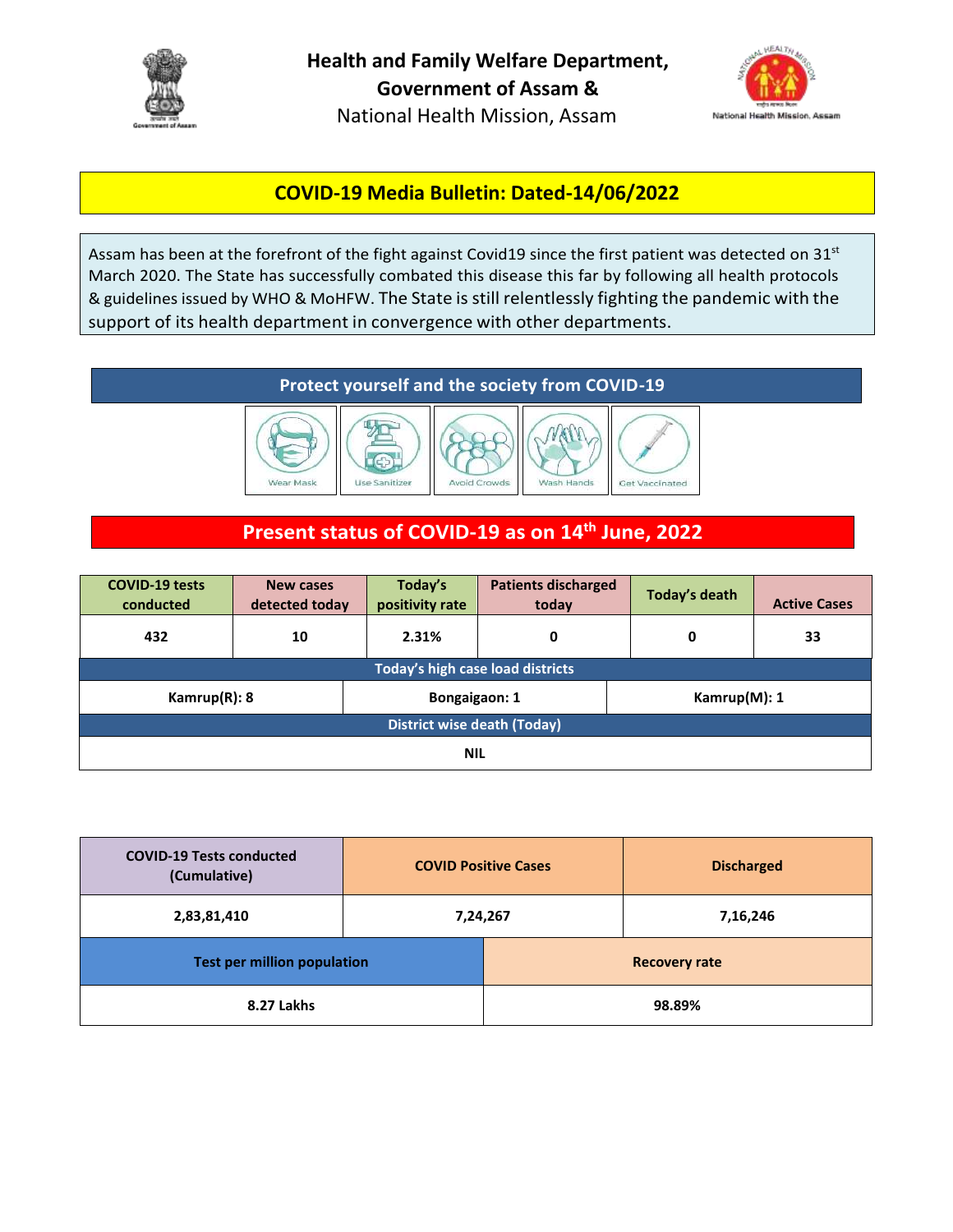| <b>COVID-19 Vaccination status of the State</b><br>Cumulative performance till 14 <sup>th</sup> June, 2022 07:50 PM (As per cowin.gov.in) |                        |             |  |  |  |  |  |
|-------------------------------------------------------------------------------------------------------------------------------------------|------------------------|-------------|--|--|--|--|--|
|                                                                                                                                           |                        |             |  |  |  |  |  |
|                                                                                                                                           | Dose 1                 | 2,44,52,398 |  |  |  |  |  |
|                                                                                                                                           | Dose 2                 | 2,10,74,531 |  |  |  |  |  |
|                                                                                                                                           | <b>Precaution Dose</b> | 5,66,223    |  |  |  |  |  |
| Get Vaccinated and give yourself and your<br>loved ones a promise of safety & care!                                                       | <b>Total</b>           | 4,60,93,152 |  |  |  |  |  |

**Beneficiary Coverage of Children between 15-17 years (till 07:50 PM): 8,160**

**Beneficiary Coverage of Children between 12-14 years (till 07:50 PM): 24,163**

**COVID 19 Precaution Dose Status of Assam (till 07:50 PM) : 10,363**

## **District Wise Covid-19 Positive Cases: last 10 days**